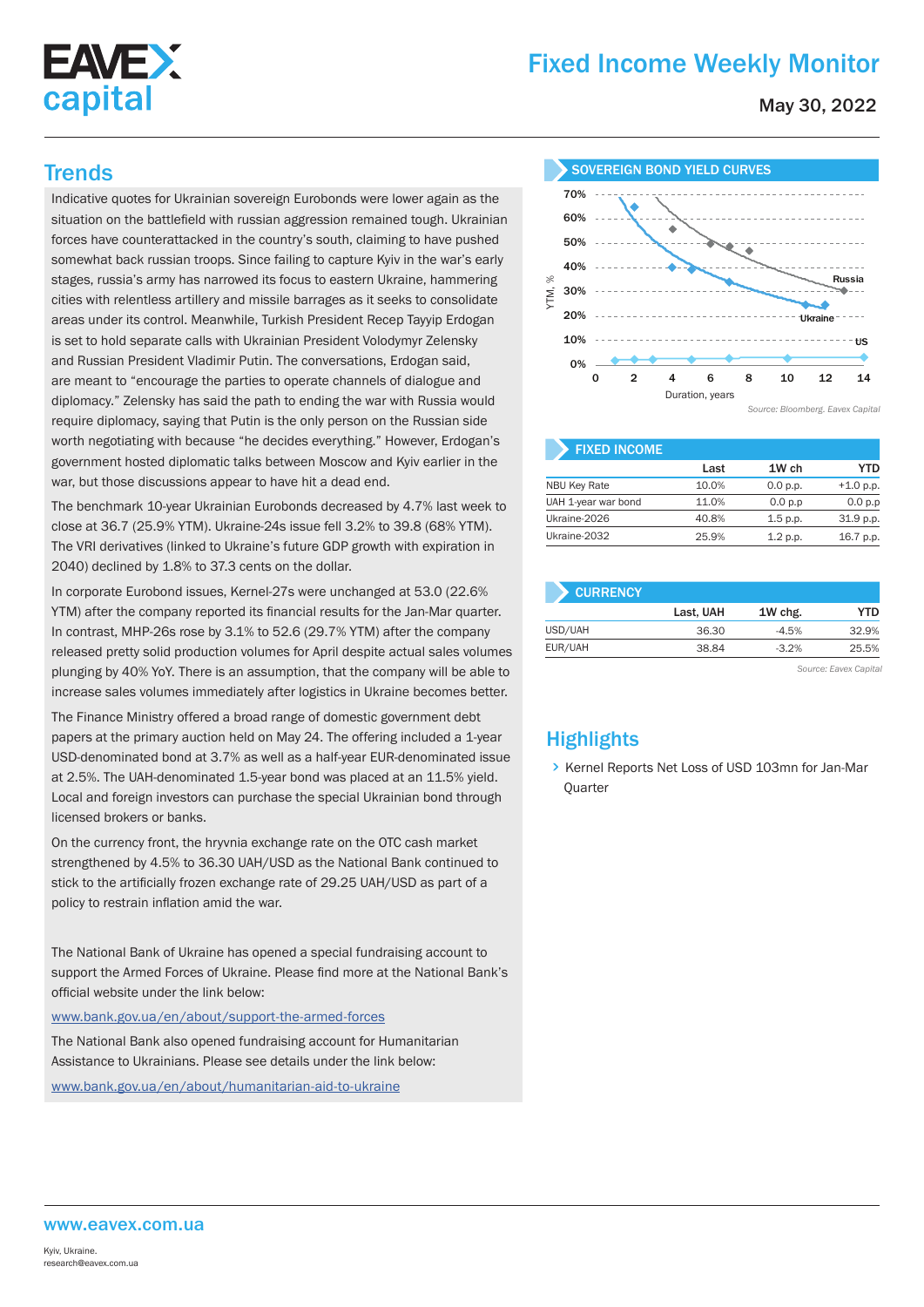

### Kernel Reports Net Loss of USD 103mn for Jan-Mar Quarter

by Dmitry Churin d.churin@eavex.com.ua

#### **NEWS**

Kyiv-based, Warsaw-listed Kernel Holding, Ukraine's largest sunflower oil producer and grain exporter, reported a net loss of USD 103mn for the 3Q22 Jan-Mar quarter (the company's financial year runs from July to June), compared to a net profit of USD 16mn in the corresponding period a year ago. According to the company's consolidated financial statement published on May 27, net revenue declined by 2% YoY to USD 1.69bn in the period and EBITDA dropped by 63% YoY to USD 42mn. For the 9 months ending in March, Kernel had revenue of USD 4.92bn (+23% YoY), EBITDA of USD 650mn (+3% YoY), and net profit of USD 297mn (-14% YoY).

On the balance sheet side, Kernel's net debt stood at USD 1.72bn as of 31 March 2022, implying a Net Debt/EBITDA ratio of 1.9x. However, Kernel claimed that its "adjusted" net debt, which took into account readily-marketable inventories, was at 0.6x.

| <b>KERNEL FINANCIAL RESULTS</b> |         |         |             |                |                |             |
|---------------------------------|---------|---------|-------------|----------------|----------------|-------------|
| USD <sub>mn</sub>               | 30 FY21 | 30 FY22 | YoY         | <b>9M FY21</b> | <b>9M FY22</b> | YoY         |
| Net revenue                     | 1.729   | 1.690   | $-2%$       | 3.996          | 4.915          | $+23%$      |
| <b>EBITDA</b>                   | 111     | 42      | $-63%$      | 670            | 650            | $-3%$       |
| EBITDA margin                   | 6.4%    | 2.5%    | $-3.9 p.p.$ | 16.8%          | 13.2%          | $-3.6 p.p.$ |
| Net Income                      | 16      | $-103$  | $+/-$       | 348            | 297            | $-14%$      |
| Net margin                      | 0.9%    | $-6.1%$ | $-7.0 p.p.$ | 8.7%           | 6.1%           | $-2.6 p.p.$ |

*Source: Company data,*

#### **COMMENTARY**

Kernel's poor performance in March, when the company was forced to suspend its soft-commodities exports due to the Russian invasion of Ukraine, led to a negative net result for the quarter. However, the company also had a typical seasonality pattern with the revaluation of biological assets resulting in a loss of USD 74mn in 3Q FY22, compared to the USD 58mn revaluation loss seen in 3Q FY21. The magnitude of the pattern this season was intensified by high prices this year. Separately, Kernel recognized a USD 61mn loss on impairment of assets due to the Russian invasion of Ukraine, including a USD 38mn impairment charge against goodwill related to oilseed processing plants and a USD 23mn write-off of sunflower meal inventories after the expiry date.

On the cash flow side, the company's operating profit before working capital changes was USD 137mn in 3Q FY22, which was 15% YoY less than a year ago.

The KER stock has lost 55% of its value since the start of the year as a result of the Russian invasion of Ukraine. The stock traded at PLN 26.50 on Friday (May 27) implying the company's MCap of USD 510mn. Taking into account that Kernel had a net profit of USD 297mn in 9M FY22, means that the company is now valued at less than 3.0x trailing P/E. On the other hand, the current country's risks are at extreme levels making any prediction regarding the company's future too uncertain. Indicative quotes for Kernel's Eurobonds with maturity in 2027 stand at 53.0 cents on the dollar (23% YTM), which is below the sovereign yield curve offering an indicative yield of 38% YTM.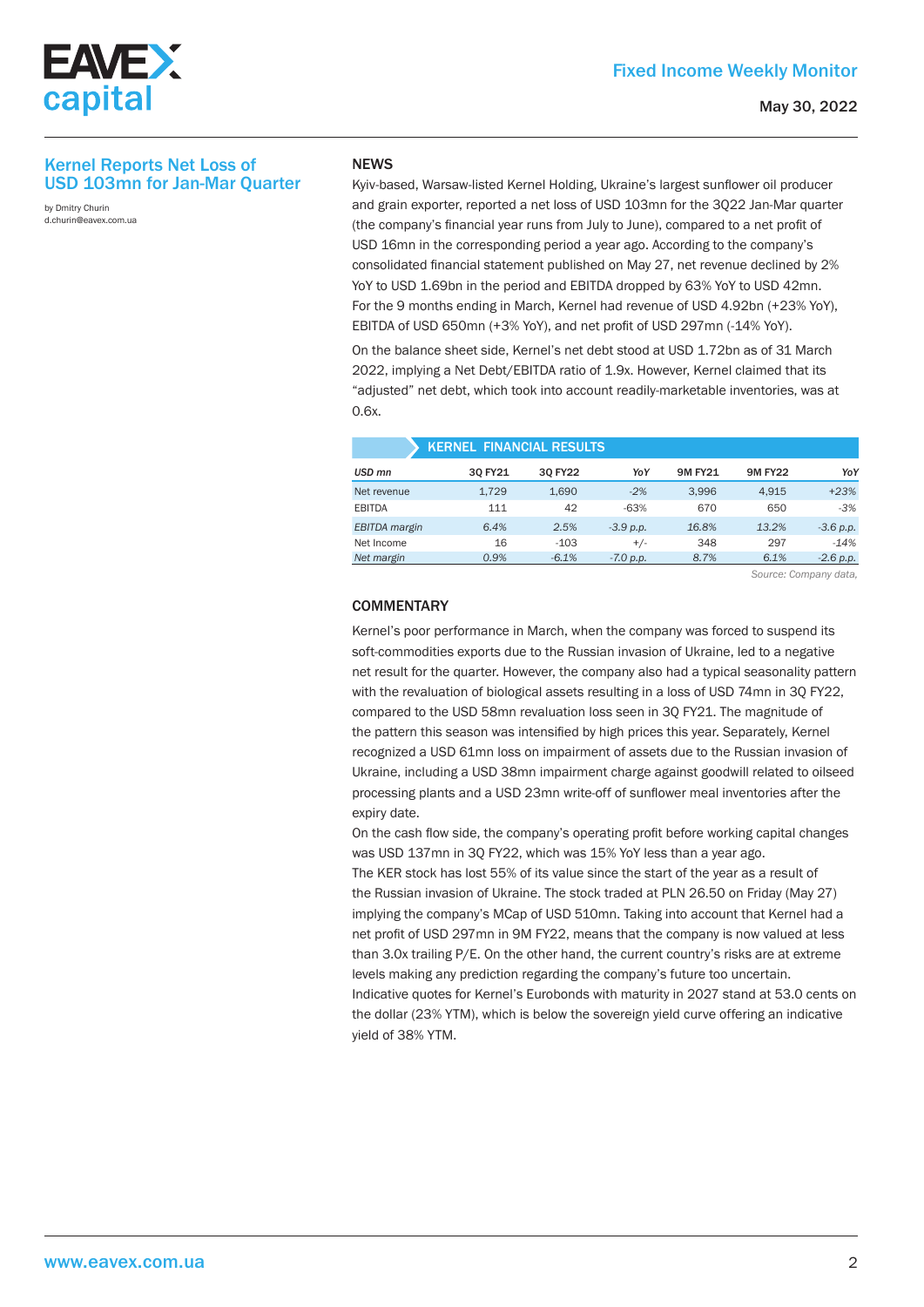

| <b>SELECTED UKRAINIAN EUROBONDS</b> |                     |                             |           |        |                         |                             |            |                      |
|-------------------------------------|---------------------|-----------------------------|-----------|--------|-------------------------|-----------------------------|------------|----------------------|
| <b>Issue</b>                        | Indicative<br>Price | Price change<br>in one week | YTM.<br>% | Coupon | <b>Maturity</b><br>Date | Volume<br>USD <sub>mn</sub> | Currency   | Ratings <sup>1</sup> |
| Sovereign Eurobonds                 |                     |                             |           |        |                         |                             |            |                      |
| Ukraine, 2022                       | 69.7                | $-0.1%$                     | 284%      | 7.75%  | 1 Sept 2022             | 1,384                       | <b>USD</b> | Caa3/                |
| Ukraine, 2024                       | 39.8                | $-3.2%$                     | 68%       | 7.75%  | 1 Sept 2024             | 1.339                       | <b>USD</b> | Caa3/                |
| Ukraine, 2026                       | 39.1                | $-3.2%$                     | 40.8%     | 7.75%  | 1 Sept 2026             | 1,318                       | <b>USD</b> | Caa3/                |
| Ukraine, 2028                       | 39.4                | $-3.9%$                     | 35.7%     | 9.75%  | 1 Nov 2028              | 1,600                       | <b>USD</b> | Caa3/                |
| Ukraine, 2032                       | 36.7                | $-4.7%$                     | 25.9%     | 7.38%  | 25 Sept 2032            | 3,000                       | <b>USD</b> | Caa3//               |
| Ukraine, GDP-linked                 | 37.3                | $-1.8%$                     |           |        | 31 May 2040             | 3,214                       | <b>USD</b> | $\frac{1}{2}$        |
| <b>Corporate Eurobonds</b>          |                     |                             |           |        |                         |                             |            |                      |
| MHP, 2026                           | 52.6                | 3.1%                        | 29.7%     | 6.95%  | 4 Apr 2026              | 550                         | <b>USD</b> | $\frac{1}{2}$        |
| <b>Kernel</b> , 2027                | 53.0                | 0.0%                        | 22.6%     | 6.75%  | 27 Oct 2027             | 300                         | <b>USD</b> | $^{\prime\prime}$    |
| DTEK Energy, 2027                   | 15.9                | $-26.0%$                    | 56.5%     | 5.00%  | 31 Dec 2027             | 1.645                       | <b>USD</b> | $\frac{1}{2}$        |
| Metinvest, 2026                     | 60.8                | 2.5%                        | 26.4%     | 8.50%  | 23 Apr 2026             | 648                         | <b>USD</b> | $\frac{1}{2}$        |
| Metinvest, 2029                     | 23.0                | 0.0%                        | 46.0%     | 7.75%  | 17 Oct 2029             | 500                         | <b>USD</b> | $\frac{1}{2}$        |
| NaftoGaz, 2024                      | 31.0                | $-6.1%$                     | 84%       | 7.125% | 19 Jul 2024             | 600                         | <b>EUR</b> | $\frac{1}{2}$        |
| <b>Ukrainian Railways</b>           | 25.0                | 0.0%                        | 116%      | 8.25%  | 9 Jul 2024              | 500                         | <b>USD</b> | $\frac{1}{2}$        |
| <b>Bank Eurobonds</b>               |                     |                             |           |        |                         |                             |            |                      |
| UkrEximBank, 2023                   | 32.0                | 0.0%                        | 417%      | 9.00%  | 9 Feb 2023              | 125                         | <b>USD</b> | $\frac{1}{2}$        |
| UkrEximBank, 2025                   | 31.3                | 0.0%                        | 78%       | 9.75%  | 22 Jan 2025             | 600                         | <b>USD</b> | $\frac{1}{2}$        |
| Oschadbank, 2023                    | 53.0                | 6.6%                        | 160%      | 9.38%  | 10 Mar 2023             | 700                         | <b>USD</b> | $\sqrt{}$            |

*Source: Boerse-Berlin, Boerse-Stuttgart. cbonds, TR Data, Eavex Research 1 Moody's/S&P/Fitch*